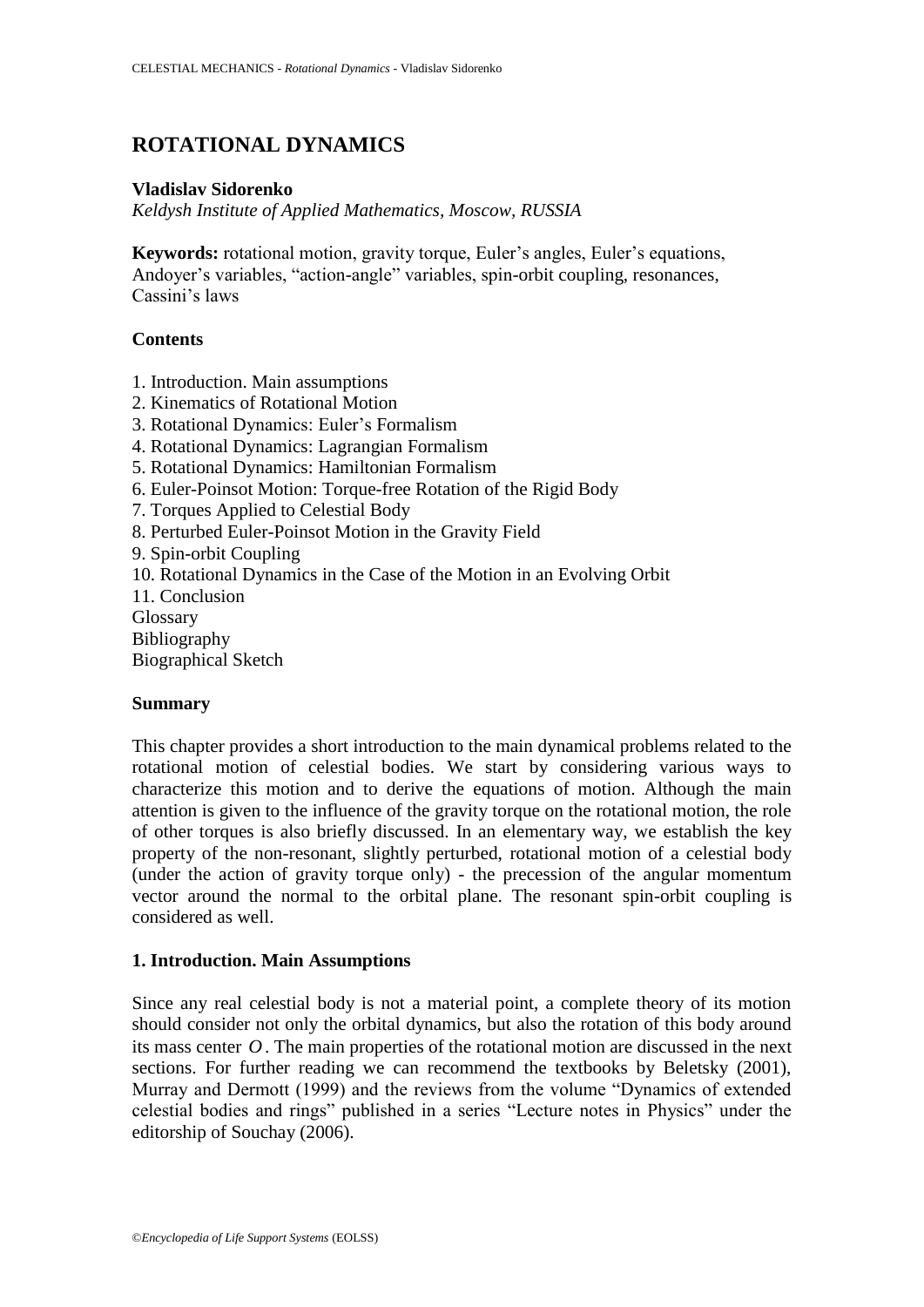The rotational motion of the celestial bodies is usually studied within a "restricted" model, which is based on the assumption that the rotation does not influence the orbital motion. If this model is accepted, the orbital motion (or, more exactly, the motion of the mass center) is supposed to be known – it can be modeled, for example, by considering the celestial body as a point mass.

The "restricted" model is accurate enough when the size of the body is much smaller than the distance to the center of the celestial body (a star or a planet) around which the orbital motion occurs. If the body is orbiting an object of substantially greater mass with more or less spherically symmetric internal structure, then a further simplification is possible: the gravity field of this object is approximated by the gravity field of the attracting center  $O_*$ . In this case the "restricted" model is equivalent to the assumption that the body's mass center  $O$  moves in a Keplerian orbit around  $O_*$ .

Sometimes the assumptions of the "restricted" problem are too restrictive. As an example we can mention the studies on the dynamics of binary asteroids where the analysis of the rotational motion beyond the scopes of the "restricted" problem is needed.

Another important assumption is that we will consider the celestial body as nondeformable (i.e., the distances between any two points of the body keep their values). Quite often the term "rigid body" is used to specify this approximation. Due to the necessity of explaining the tidal phenomena, the rotational dynamics of deformable bodies is actively investigated too. Despite the progress achieved, the theory of the rotation of deformable bodies remains complicated and will not be discussed here.

# **2. Kinematics of Rotational Motion**

# **2.1. Reference Frames used in Studies of Rotational Motion**

To characterize the rotational motion of a body we need two Cartesian reference frames with the origin at the mass center  $O$ . One reference frame is fixed in the body – we will denote it as  $O\xi\eta\zeta$ . The rotational motion leads to a change in the orientation of the fixed reference frame  $O\xi\eta\zeta$  with respect to the second reference frame, the choice of which depends on the specific features of the problem under consideration. Quite often it is convenient to introduce the "inertial" reference frame *Oxyz* with the axes preserving their orientation in the absolute space (the quotation is applied because the translational motion of the origin is not required to be uniform). Since we will usually suppose that the mass center  $O$  moves in a non-evolving Keplerian orbit, we can orient the axis  $Oz$  of the inertial reference frame along the normal to the orbital plane (in the direction of the angular momentum of the orbital motion with respect to the attracting center  $O_*$ ) and the axis  $Ox$  along the direction to the pericenter from  $O_*$ ; in that case the axis *Oy* is tangent to the orbit when the body moves through the pericenter. If the orbit is circular, the axis  $Ox$  can be directed along the line passing through the attracting center  $O_*$  and the arbitrary point of the orbit.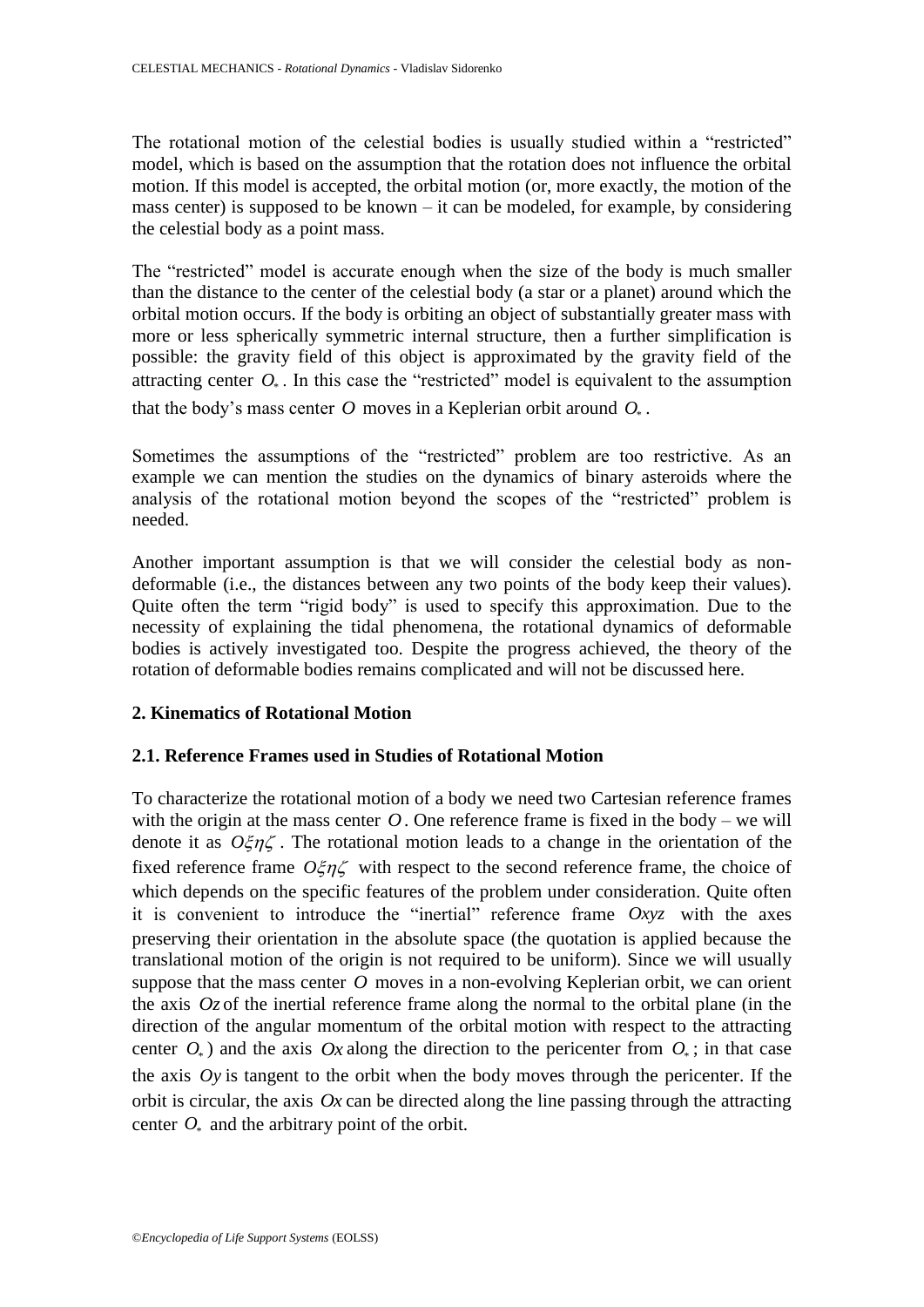Sometimes the rotational motion of the body is considered with respect to the so-called orbital reference frame  $Ox_0y_0z_0$  defined in the following way: the axis  $Oz_0$  is oriented along the radius-vector **R** of the mass center O ( $\mathbf{R} = O_*O$ ); the axis  $Oy_0$  is perpendicular to the osculating plane of orbital motion and the axis  $Ox_0$  forms an acute angle with the direction of the body's motion along its orbit.

#### **2.2. Euler Angles**

In the XVIII century the famous mathematician Leonard Euler established that the rigid body with a fixed point can be moved from one position to any other by only one rotation. This statement provides the following opportunity to define the orientation of the body: we specify the rotation which allows us to achieve a current orientation of the fixed reference frame with respect to, for example, the inertial reference frame from a position where the orientations of these reference frames coincide.

The set of all rotations is a group (under the operation of composition) denoted as *SO*(3) . To parameterize this group three parameters are needed. One of the possible parameterizations is to represent an element of *SO*(3) as a product of three elementary rotations about the axes with pre-defined orientation. In particular such parameterization can be performed by means of the so-called Euler's angles  $\varphi$ ,  $\vartheta$ ,  $\psi$  (which are called the precession angle, the nutation angle and the proper rotation angle, respectively) corresponding to a sequence of rotations about the axes  $O_z$ , *ON* and  $O\zeta$  (Figure 1).



Figure1. Euler's angles used to define the orientation of the body-fixed reference frame with respect to the inertial reference frame.

In studies concerning the rotational dynamics it is frequently necessary to write down the components of a vector in the reference frame under consideration, once they are known in some other frame. To relate the components of the vector in the different reference frames, a transition matrix of the following form is used:

$$
\begin{pmatrix} \mathbf{v}_x \\ \mathbf{v}_y \\ \mathbf{v}_z \end{pmatrix} = \begin{pmatrix} a_{x\xi} & a_{x\eta} & a_{x\zeta} \\ a_{y\xi} & a_{y\eta} & a_{y\zeta} \\ a_{z\xi} & a_{z\eta} & a_{z\zeta} \end{pmatrix} \begin{pmatrix} \mathbf{v}_\xi \\ \mathbf{v}_\eta \\ \mathbf{v}_\zeta \end{pmatrix}.
$$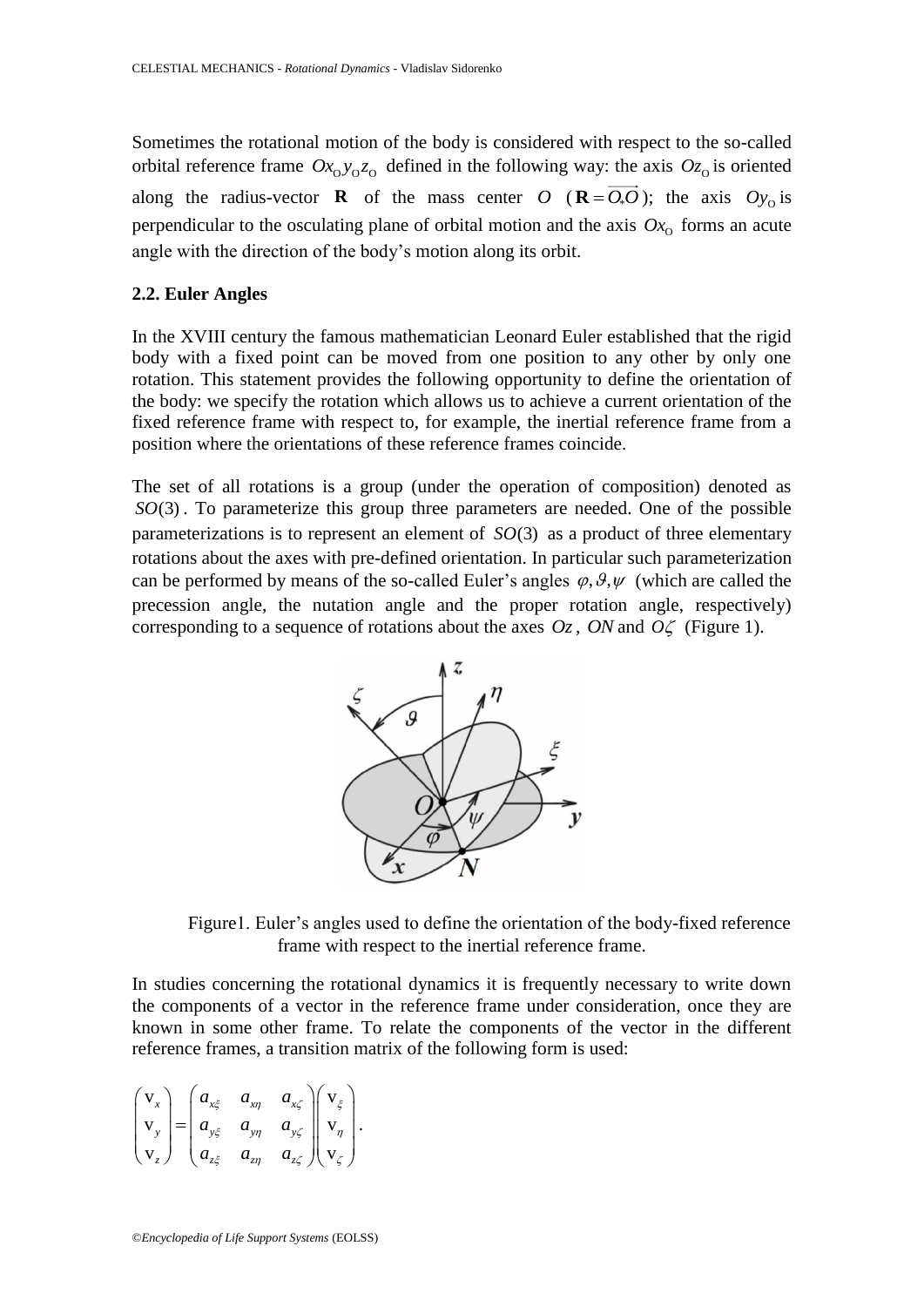Here  $v_x$ ,  $v_y$ ,  $v_z$  and  $v_\xi$ ,  $v_\eta$ ,  $v_\zeta$  denote the components of the vector **v** in the reference frames  $Oxyz$  and  $O\zeta\eta\zeta$ , respectively. To obtain the inverse transformation the transposed matrix should be used.

The elements of the transition matrix are functions of the angles used to define the orientation of the body:

$$
\begin{pmatrix} a_{x\xi} & a_{x\eta} & a_{x\zeta} \\ a_{y\xi} & a_{y\eta} & a_{y\xi} \\ a_{z\xi} & a_{z\eta} & a_{z\xi} \end{pmatrix} = R_3(\varphi)R_1(\vartheta)R_3(\psi),
$$

where  $R_1(\cdot)$  and  $R_3(\cdot)$  are the matrices defining the elementary rotations around the axis of Cartesian reference frame:

of Cartesian reference frame:  
\n
$$
R_1(\delta) = \begin{pmatrix} 1 & 0 & 0 \\ 0 & \cos \delta & -\sin \delta \\ 0 & \sin \delta & \cos \delta \end{pmatrix}, \quad R_3(\delta) = \begin{pmatrix} \cos \delta & -\sin \delta & 0 \\ \sin \delta & \cos \delta & 0 \\ 0 & 0 & 1 \end{pmatrix}.
$$

By elementary calculations one obtains

By elementary calculations one obtains  
\n
$$
a_{x\xi} = \cos \varphi \cos \psi - \sin \varphi \cos \vartheta \sin \psi, \quad a_{x\eta} = -\cos \varphi \sin \psi - \sin \varphi \cos \vartheta \cos \psi,
$$
\n
$$
a_{x\zeta} = \sin \varphi \sin \vartheta,
$$
\n
$$
a_{y\xi} = \sin \varphi \cos \psi + \cos \varphi \cos \vartheta \sin \psi, \quad a_{y\eta} = -\sin \varphi \sin \psi + \cos \varphi \cos \vartheta \cos \psi,
$$
\n
$$
a_{y\zeta} = -\cos \varphi \sin \vartheta,
$$
\n
$$
a_{z\xi} = \sin \psi \sin \vartheta, \qquad a_{z\eta} = \cos \psi \sin \vartheta, \qquad a_{z\zeta} = \cos \vartheta.
$$

#### **2.3. Euler's Kinematical Equations**

To describe how the body changes its orientation, we introduce a vector quantity known as the "angular velocity". It is a pseudo-vector which specifies the angular speed of the body and the direction of the instantaneous axis of rotation in the motion around the mass center  $O$ . Denoting the angular velocity as  $\omega$ , we write it down as the sum of three terms corresponding to the elementary rotations:

$$
\mathbf{\omega} = \dot{\phi} \mathbf{e}_z + \dot{\phi} \mathbf{e}_N + \dot{\psi} \mathbf{e}_\zeta \tag{2.1}
$$

Here  $\mathbf{e}_z$  and  $\mathbf{e}_\zeta$  denote the unit vectors of the axis Oz and O $\zeta$  respectively, the unit vector  $\mathbf{e}_N$  is directed along the line of nodes *ON* (Figure 1). In scalar form the relation (2.1) gives us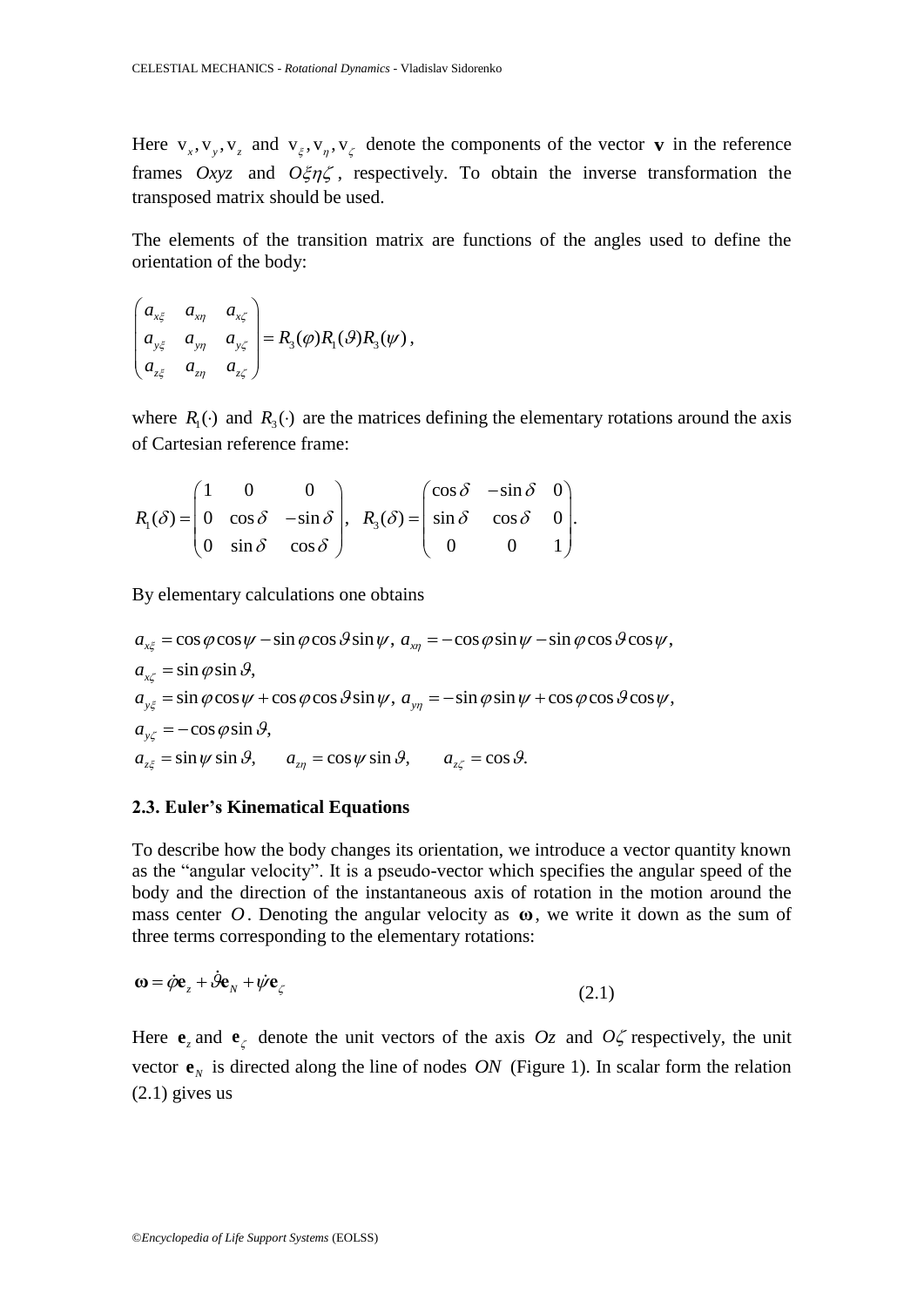$$
\omega_{\xi} = \dot{\theta} \cos \psi + \dot{\phi} \sin \theta \sin \psi, \n\omega_{\eta} = -\dot{\theta} \sin \psi + \dot{\phi} \sin \theta \cos \psi, \n\omega_{\zeta} = \dot{\psi} + \dot{\phi} \cos \theta.
$$
\n(2.2)

Resolving (2.2) with respect to  $\dot{\varphi}, \vartheta, \dot{\psi}$ , we obtain the classical Euler's kinematical equations:

$$
\dot{\varphi} = \frac{1}{\sin \vartheta} \Big( \omega_{\xi} \sin \psi + \omega_{\eta} \cos \psi \Big),
$$
  
\n
$$
\dot{\vartheta} = \omega_{\xi} \cos \psi - \omega_{\eta} \sin \psi,
$$
  
\n
$$
\dot{\psi} = \omega_{\zeta} - \text{ctg } \vartheta \Big( \omega_{\xi} \sin \psi + \omega_{\eta} \cos \psi \Big).
$$
\n(2.3)

#### **2.4. Singularities Accompanying the Use of Euler Angles**

As one can see, Euler's kinematical equations (2.3) become singular at  $\sin \theta \approx 0$ . This singularity (very unpleasant for numerical studies) is not connected with something special in rotational motion. It is an artifact of the rotation group *SO*(3) parameterization by means of the Euler angles. To avoid this kind of singularity, the other parameterizations of *SO*(3) can be applied (for example, by means of quaternions).

#### **3. Rotational Dynamics: Euler's Formalism**

#### **3.1. The Relation between Angular Momentum and Angular Velocity**

Euler's approach to the rotational dynamics of celestial bodies is based on the angular momentum equation

$$
\frac{d\mathbf{G}}{dt} = \mathbf{M} \tag{3.1}
$$

written in the "inertial" reference frame  $Oxyz$ . In Eq. (3.1) **G** denotes the angular momentum of the body with respect to the mass center  $O$ , M is the total torque (with respect to  $O$ ) of all forces applied to this body.

To compute **G** we should sum up the angular momenta of all elements of the body:

$$
\mathbf{G} = \int_{V} \rho(\mathbf{r} \times \mathbf{v}) dV , \qquad (3.2)
$$

where **r** and **v** denote the radius vector and the velocity of the infinitesimal volume element  $dV$  with respect to the mass center,  $\rho$  characterizes the local density of the matter inside the body and the symbol " $\times$ " is used to denote the vector product. Taking into account the relation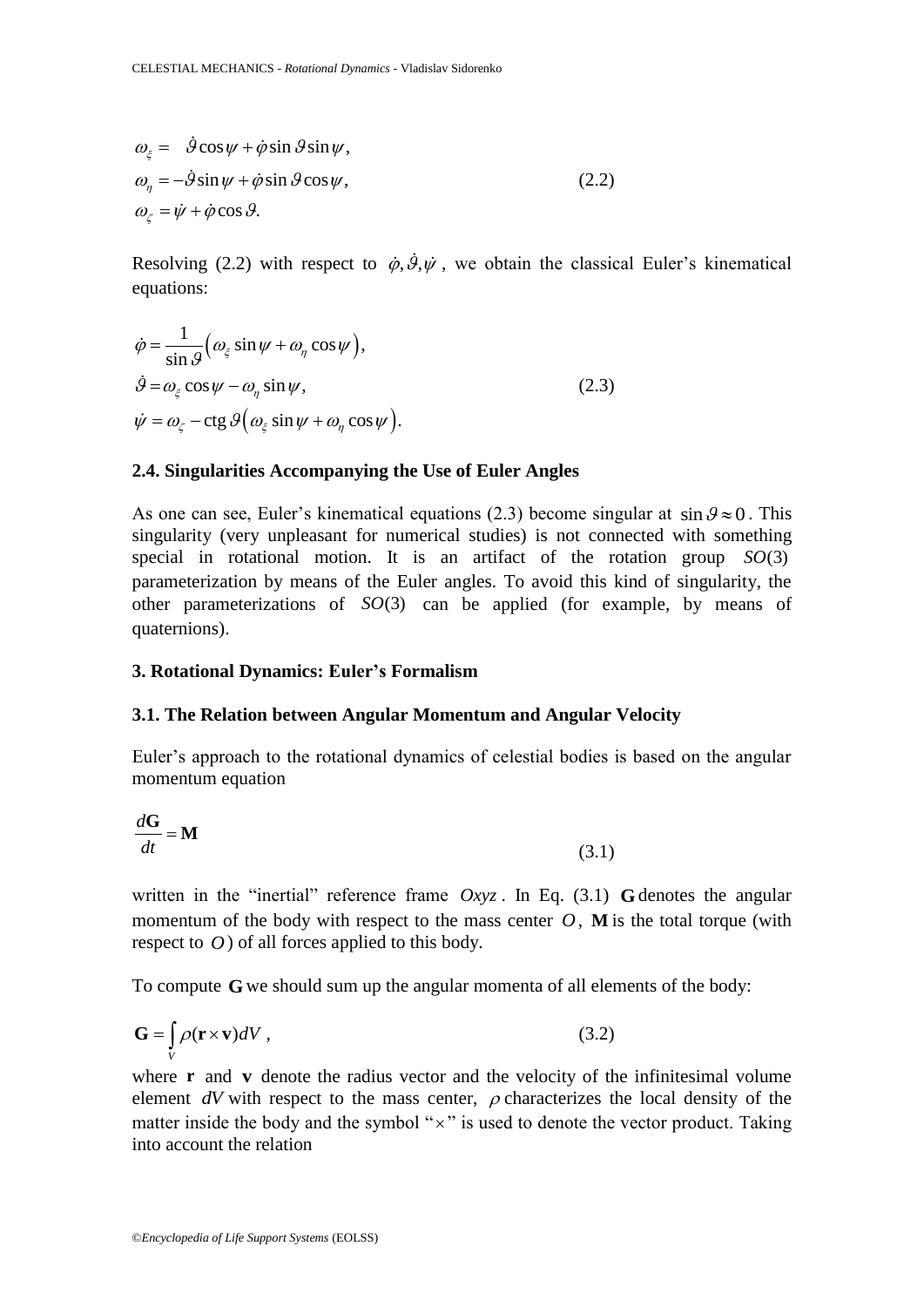we rewrite (3.2) as follows:

we rewrite (3.2) as follows:  
\n
$$
\mathbf{G} = \int_{V} \rho(\mathbf{r} \times (\mathbf{\omega} \times \mathbf{r}))dV = \int_{V} \rho[r^{2}\mathbf{\omega} - (\mathbf{r}, \mathbf{\omega})\mathbf{r}]dV.
$$
\n(3.3)

Here and below the notation  $( \cdot, \cdot )$  is applied for the scalar product in  $\mathbb{R}^3$ .

As one can see from (3.3) **G** depends linearly on the angular velocity  $\omega$ . To write down the relation between these quantities in a more concise way we introduce an operator  $\mathbb{J}: R^3 \to R^3$ , defined by the formula

$$
\mathbb{J} = \int_{V} \rho [E_3 r^2 - \mathbf{r} \mathbf{r}^{\mathrm{T}}] dV . \tag{3.4}
$$

In formula (3.4)  $E_3$  is the  $3\times 3$  identity matrix and the dyadic product of vectors is used:

used:  
\n
$$
\mathbf{a}\mathbf{b}^T = \begin{pmatrix} a_1b_1 & a_1b_2 & \cdots & a_1b_n \\ a_2b_1 & a_2b_2 & \cdots & a_2b_n \\ \cdots & \cdots & \cdots & \cdots \\ a_mb_1 & a_mb_2 & \cdots & a_mb_n \end{pmatrix}, \mathbf{a} \in R^m, \mathbf{b} \in R^n.
$$

The relation between **G** and **ω** takes now the remarkable form

$$
\mathbf{G} = \mathbb{J}\mathbf{\omega}.\tag{3.5}
$$

### **3.2. Tensor of Inertia and Ellipsoid of Inertia**

The formula (3.5) is valid regardless of the reference frame where the components of **G** and  $\omega$  are provided. For the matrix representation of the operator  $\mathbb J$  (which depends on the choice of the reference frame) the term "tensor of inertia" is used. We can write down the tensor of inertia both in the reference frame *Oxyz* (which preserves the orientation) and in the rotating body-fixed reference frame  $O\xi\eta\zeta$ , but only in the last case the coefficients of the matrix  $\mathbb J$  do not vary with time.

**v** =  $\omega \times r$ <br>
we rewrite (3.2) as follows:<br>  $G = \int_{v} \rho(r \times (\omega \times r))dV = \int_{v} \rho[r^{2}\omega$ <br>
Here and below the notation (.,.)<br>
As one can see from (3.3) **G** (down the relation between thes<br>
operator  $J : R^{3} \rightarrow R^{3}$ , defined by<br>  $J = \$ The eigenvectors of  $\mathbb J$  give us the directions of the so called principal central axes of inertia: if the body rotates around such an axis, then  $G$  is parallel to  $\omega$ . In general there exist three mutually perpendicular principal axes of inertia (fixed in the body!). It allows us to introduce the body-fixed reference frame  $O\xi\eta\zeta$  in a way which simplifies the structure of the equations of motion – we will suppose below that the axes  $O\xi$ ,  $O\eta$ ,  $O\zeta$  are directed along the principal axes of inertia. In this reference frame the tensor of inertia is given by the diagonal matrix: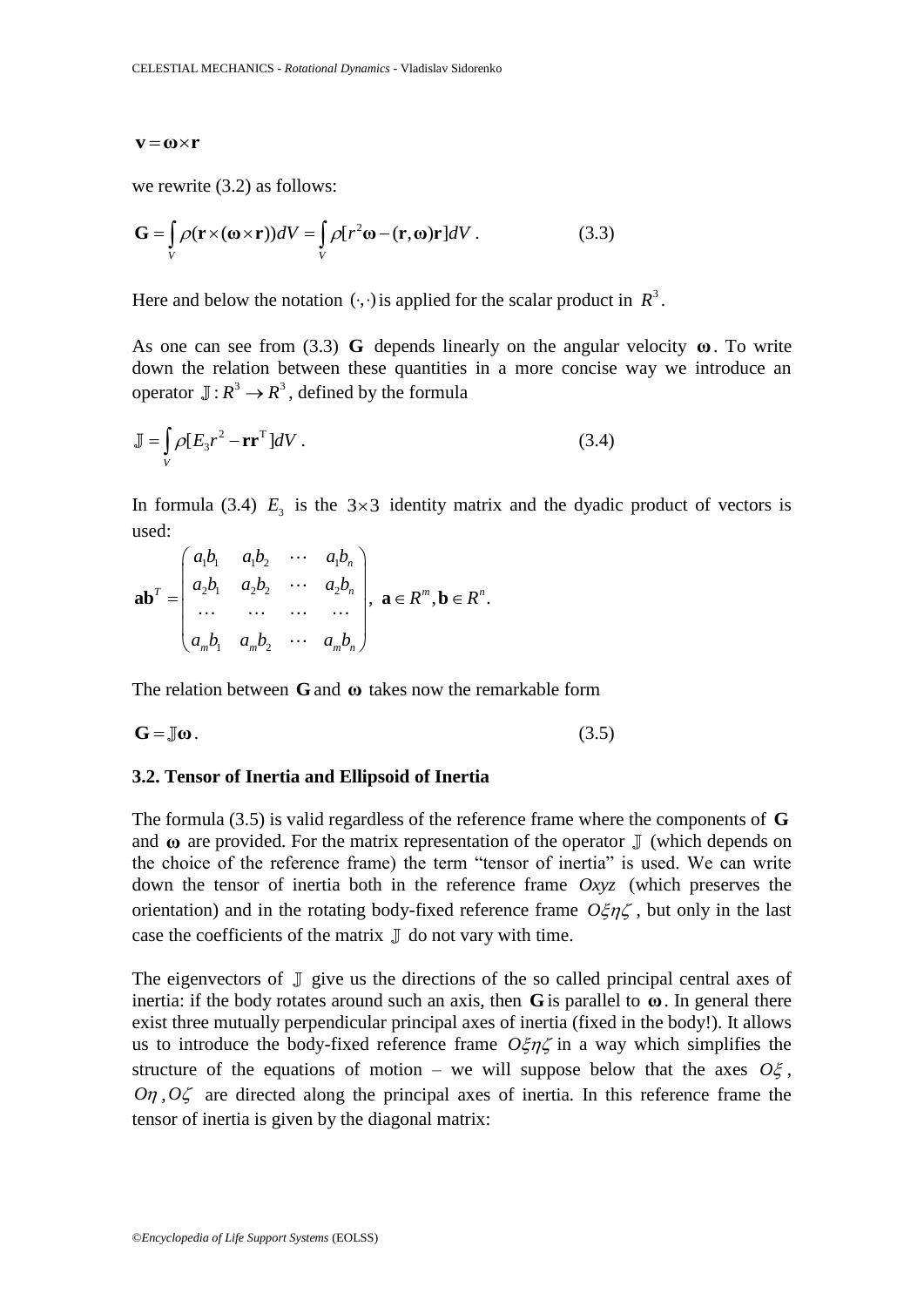$$
\mathbb{J} = \text{diag}(A, B, C)
$$
\n
$$
A = \int_{V} (\eta^2 + \zeta^2) \rho dV, \quad B = \int_{V} (\zeta^2 + \zeta^2) \rho dV,
$$
\n
$$
C = \int_{V} (\zeta^2 + \eta^2) \rho dV.
$$
\nThe quantities *A, B, C* are called the principal-  
\nThe relation  $(\mathbf{r}, \mathbf{J}\mathbf{r}) = 1$  defines in  $R^3$  the qua-  
\nof inertia (or, more precisely, the ellipsoid of  
\n*O*). It is easy to prove that the ellipsoid of in  
\nbody orientation varies in the inertial space  
\ninertia varies in the same way. Taking it into a  
\nmotion of the body in terms of its inertia ellipse  
\nOften enough some kind of resemblance exist  
\nits inertia ellipsoid. For example let us consist  
\ntri-axial ellipsoid (i.e., by the ellipsoid with  
\ndirections of its longest, intermediate and s  
\ndirections of the corresponding inertia ellipsoid  
\n3.3. Euler's Dynamical Equations  
\nIn the rotating reference frame  $O\xi\eta\zeta$  the ang  
\nform  
\n
$$
\frac{d'G}{dt} + \omega \times G = M.
$$
\nHere the prime indicates that the component  
\nexpressed in the frame  $O\xi\eta\zeta$ :  
\n
$$
\frac{d'G}{dt} = \left(\frac{dG_{\zeta}}{dt}, \frac{dG_{\eta}}{dt}, \frac{dG_{\zeta}}{dt}\right)^T.
$$
\nSubstituting (3.5) into (3.6) and taking into a  
\nthe matrix  $\mathbb{J}$  has constant coefficients, we obt  
\n
$$
\mathbb{J} \frac{d'\omega}{dt} + \omega \times \mathbb{J}\omega = M
$$
\nor (in scalar form)  
\n
$$
\mathbb{Q}E_{n\zeta} \omega_{\zeta} \frac{d\omega}{dt} = \mathbb{I} \frac{d\omega}{dt} \omega_{\zeta} \frac{d\omega}{dt}
$$
\n
$$
\mathbb{Q}E_{n\zeta} \omega_{\zeta} \frac{d\omega}{dt} = \mathbb{I} \frac{d\omega}{dt} \omega_{\zeta} \frac{d\omega}{dt}
$$
\n
$$
\mathbb{Q}E_{n\zeta} \frac{d\omega}{dt} \frac{d\omega}{dt} \frac{d\omega}{dt} \frac{d\omega}{dt} \frac{d\omega}{
$$

The quantities  $A, B, C$  are called the principal central moments of inertia.

The relation  $(\mathbf{r}, \mathbf{J}\mathbf{r}) = 1$  defines in  $\mathbf{R}^3$  the quadratic surface which is called the ellipsoid of inertia (or, more precisely, the ellipsoid of inertia corresponding to the mass center *O* ). It is easy to prove that the ellipsoid of inertia is rigidly connected to the body: if the body orientation varies in the inertial space, then the orientation of the ellipsoid of inertia varies in the same way. Taking it into account, one can characterize the rotational motion of the body in terms of its inertia ellipsoid motion (See Section 6.2).

Often enough some kind of resemblance exists between the shapes of the body and of its inertia ellipsoid. For example let us consider a homogeneous body bounded by the tri-axial ellipsoid (i.e., by the ellipsoid with the different semi-principal axes). The directions of its longest, intermediate and shortest principal axes coincide with the directions of the corresponding inertia ellipsoid principal axes at the mass center *O*.

#### **3.3. Euler's Dynamical Equations**

In the rotating reference frame  $O\xi\eta\zeta$  the angular momentum equation (3.1) takes the form

$$
\frac{d'G}{dt} + \mathbf{\omega} \times \mathbf{G} = \mathbf{M} \,. \tag{3.6}
$$

Here the prime indicates that the components of the differentiated vector should be expressed in the frame  $\hat{\sigma} \xi \eta \zeta$ :

$$
\frac{d'\mathbf{G}}{dt} = \left(\frac{dG_{\xi}}{dt}, \frac{dG_{\eta}}{dt}, \frac{dG_{\zeta}}{dt}\right)^{\mathrm{T}}.
$$

Substituting (3.5) into (3.6) and taking into account that in the reference frame  $O\xi\eta\zeta$ the matrix  $\mathbb J$  has constant coefficients, we obtain

$$
\mathbb{J}\frac{d'\omega}{dt} + \omega \times \mathbb{J}\omega = \mathbf{M}
$$

or (in scalar form)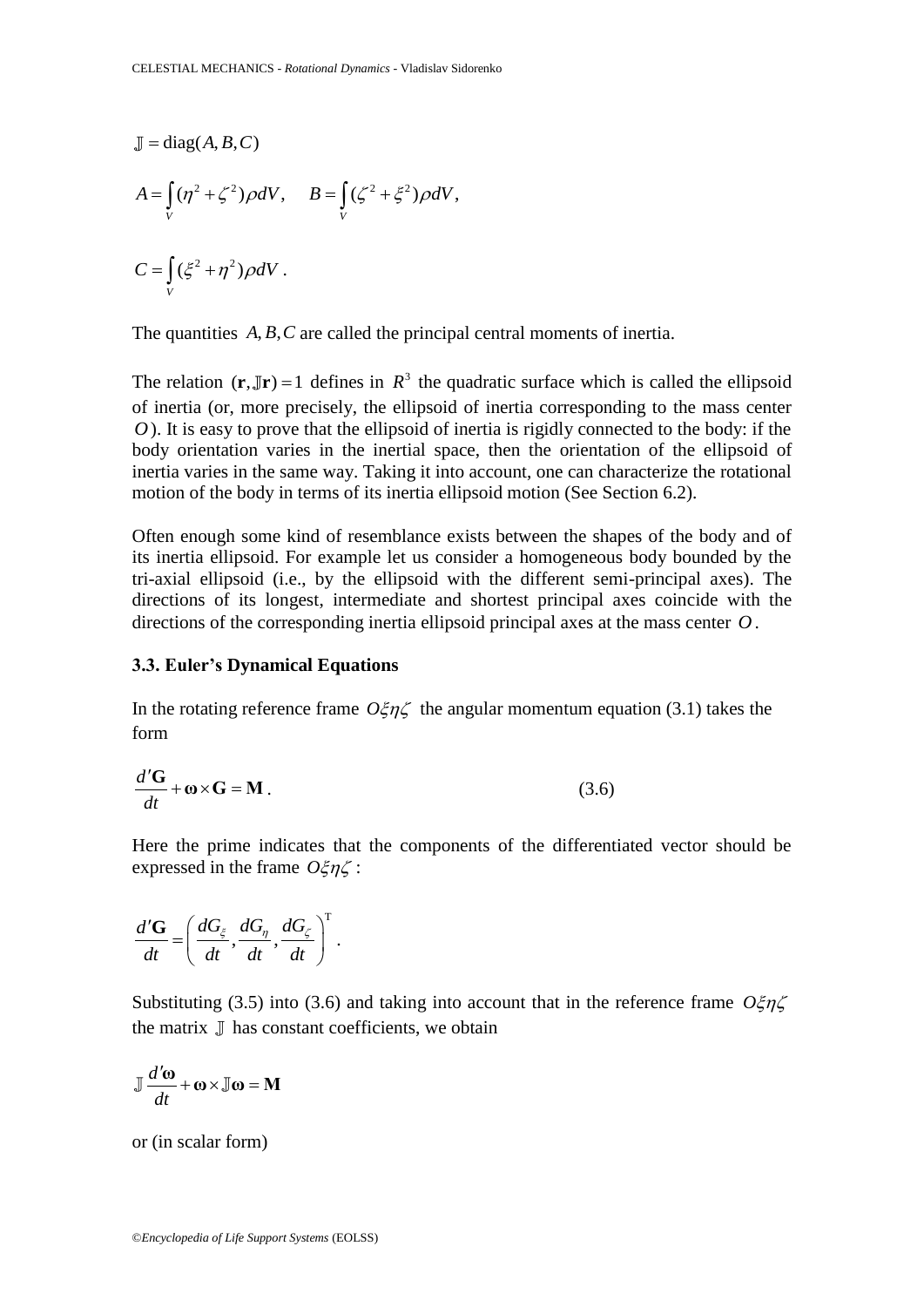$$
A \frac{d\omega_z}{dt} + (C - B)\omega_{\eta}\omega_{\zeta} = M_{\xi},
$$
\n
$$
B \frac{d\omega_{\eta}}{dt} + (A - C)\omega_{\zeta}\omega_{\zeta} = M_{\eta},
$$
\n
$$
C \frac{d\omega_{\zeta}}{dt} + (B - A)\omega_{\zeta}\omega_{\eta} = M_{\zeta}.
$$
\n(d) 3.7)   
\nEquations (3.7) are called "Euler's dynamical equations".  
\nIf the components of the torque **M** are the known functor  $\omega_{\zeta}, \omega_{\eta}, \omega_{\eta}, \varphi, \varphi, \psi$  (and, maybe, of the time *t*) then Euler's dy  
\nand Euler's kinematical equations (2.3) form a closed system of  
\ndescribing the rotational motion of the celestial body.  
\n
$$
T\Omega
$$
\n
$$
T\Omega
$$
\n
$$
T\Omega
$$
\n
$$
T\Omega
$$
\n
$$
T\Omega
$$
\n
$$
T\Omega
$$
\n
$$
T\Omega
$$
\n
$$
T\Omega
$$
\n
$$
T\Omega
$$
\n
$$
T\Omega
$$
\n
$$
T\Omega
$$
\n
$$
T\Omega
$$
\n
$$
T\Omega
$$
\n
$$
T\Omega
$$
\n
$$
T\Omega
$$
\n
$$
T\Omega
$$
\n
$$
T\Omega
$$
\n
$$
T\Omega
$$
\n
$$
T\Omega
$$
\n
$$
T\Omega
$$
\n
$$
T\Omega
$$
\n
$$
T\Omega
$$
\n
$$
T\Omega
$$
\n
$$
T\Omega
$$
\n
$$
T\Omega
$$
\n
$$
T\Omega
$$
\n
$$
T\Omega
$$
\n
$$
T\Omega
$$
\n
$$
T\Omega
$$
\n
$$
T\Omega
$$
\n
$$
T\Omega
$$
\n
$$
T\Omega
$$
\n
$$
T\Omega
$$
\n
$$
T\Omega
$$
\n
$$
T\Omega
$$
\n
$$
T\Omega
$$
\n
$$
T\Omega
$$
\n
$$
T
$$

Equations (3.7) are called "Euler's dynamical equations".

If the components of the torque **M** are the known functions of the variables  $\omega_{\xi}, \omega_{\eta}, \omega_{\eta}, \varphi, \vartheta, \psi$  (and, maybe, of the time t) then Euler's dynamical equations (3.7) and Euler's kinematical equations (2.3) form a closed system of differential equations describing the rotational motion of the celestial body.

> TO ACCESS ALL THE **31 PAGES** OF THIS CHAPTER, Visit[: http://www.eolss.net/Eolss-sampleAllChapter.aspx](https://www.eolss.net/ebooklib/sc_cart.aspx?File=E6-119-55-11)

#### **Bibliography**

- - -

Arnold, V.I., Kozlov, V.V., Neishtadt, A.I. (2006): *Mathematical Aspects of Classical and Celestial Mechanics*, 3rd Edition, Springer New York [An outstanding monograph on Classical Mechanics, Dynamical Systems and Celestial Mechanics]

Atobe, K., Ida, S. (2007): Obliquity evolution of extrasolar terrestrial planets, *Icarus*, 188, 1-17 [This paper is devoted to the rotational dynamics of extrasolar planets]

Beletsky, V.V. (1966): *Motion of an Artificial Satellite about its Center of Mass*. Israel program for scientific translations, Jerusalem [An important early monograph on the rotational motion of artificial celestial bodies]

Beletsky, V.V. (1972): Resonance rotation of celestial bodies and Cassini's laws, *Celest. Mech*., 6, 356- 378 [In this paper the Cassini's laws are obtained in a rigorous way]

Beletsky, V.V. (2001): *Essays on the motion of celestial bodies*, Birkhauser Verlag, Basel-Boston-Berlin [An informal introduction into Celestial Mechanics and Spaceflight Dynamics. Large part of the book is devoted to the rotational motion of celestial bodies]

Beletsky, V.V., Torjevskii, A.P. (1972): Rapid-rotation stability of axisymmetric satellite in the gravitational field, *Soviet Physics Doklady*, 17, 214-217 [An application of the KAM-theory for the stability analysis of the fast rotational motion in the gravity field]

Benettin, G., Guzzo, M., Marini, V. (2008): Adiabatic chaos in the spin-orbit problem, *Celest. Mech. Dyn. Astron*., 101, 203-224 [This paper presents an analysis of large scale chaotic rotational motions in the case of a spin orbit resonance]

Breiter, S., Nesvorny, D., Vokrouhlicky, D.: Efficient Lie-Poisson integrator for secular spin dynamics of rigid bodies, *Astron. J.*, 130, 1267-1277 (2005) [This paper presents a numerical integration method allowing very long time steps]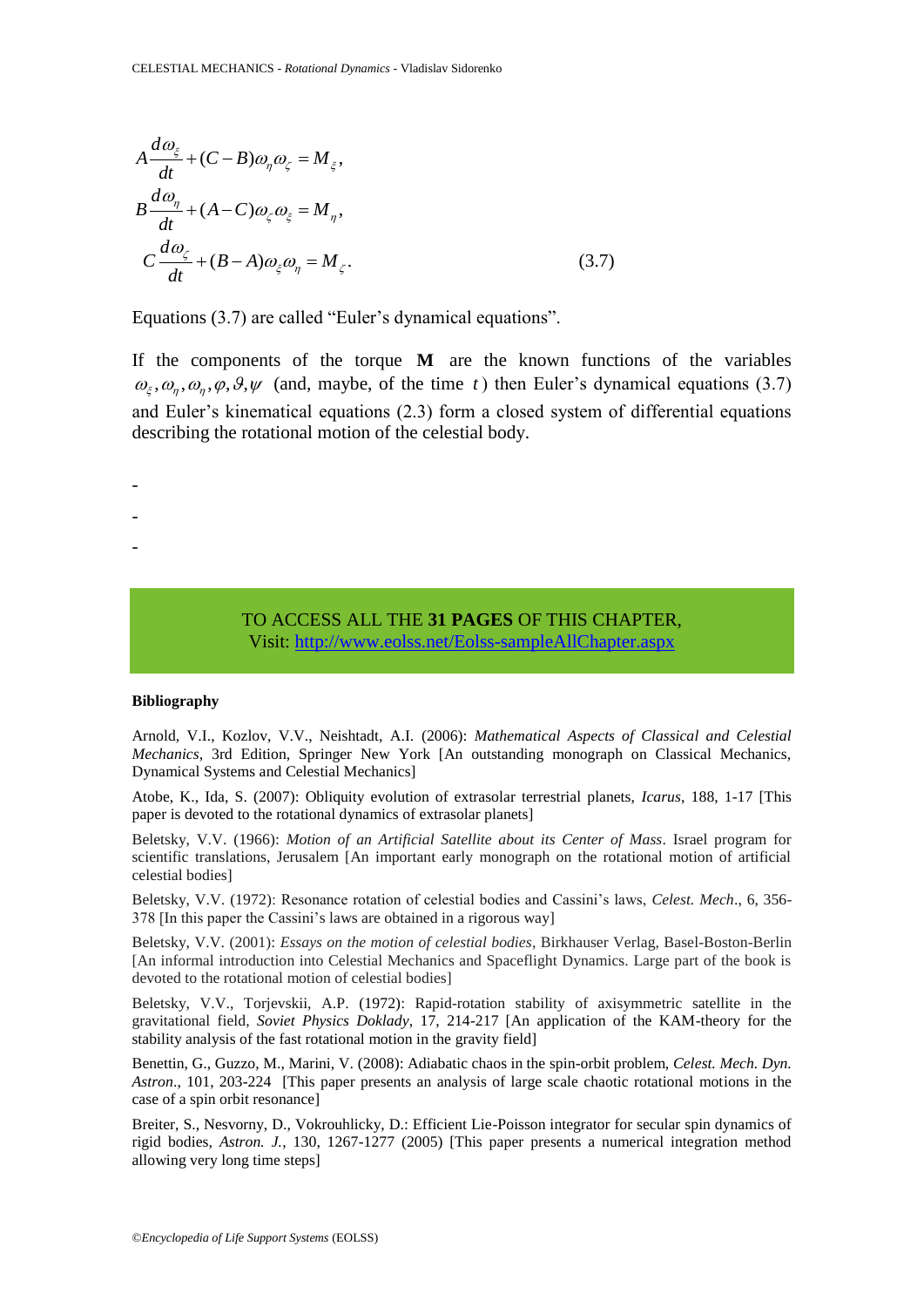Burov, A.A. (1984): Non-integrability of planar oscillation equation for satellite in elliptical orbit. Vestnik Moskov. *Univ. Ser. Mat. Mekh*. 1, 71–73 (in Russian) [This paper presents first rigorous results related to non-integrability in rotational dynamics of celestial bodies]

Celletti, A. (1990): Analysis of resonances in the spin-orbit problem in celestial mechanics. Part I: The synchronous resonance, *J. Applied Math. and Physics (ZAMP)* 41,174–204 [The author presents rigorous results on the stability of the rotational motion in the case of its resonance with an orbital motion]

Celletti, A. (1990): Analysis of resonances in the spin-orbit problem in celestial mechanics. Part II: Higher order resonances and some numerical experiments, *J. Applied Math. and Physics (ZAMP)* 41, 453–479 (1990) [The author presents rigorous results on the stability of the rotational motion in the case of its resonance with an orbital motion]

Chernousko, F.L. (1963): The motion of the satellite around its mass center under the action of the gravity torque. *Prikladnaya Matematika i Mekhanika*, 27, 473-483 (in Russian) [This paper presents an analysis of secular effects in the case of the fast rotations]

Chernousko, F.L. (1964): Resonance phenomena in the motion of a satellite relative to its mass center. *USSR Comp. Math. and Math. Phys.* 3, 699–713 (in Russian) [A useful paper to understand the main properties of the spin-orbit resonance]

Correia, A.C.M., Laskar, J. (2004): Mercury's capture into the 3/2 spin-orbit resonance as a result of its chaotic dynamics, *Nature*, 429, 848-850 [In this paper the chaotic evolution of Mercury's orbit is taken into account to provide a realistic explanation of spin-orbit resonance formation]

Dobrovolskis, A.R. (2007): Spin states and climates of eccentric exoplanets, *Icarus*, 192, 1-23 [This paper is devoted to the rotational dynamics of extrasolar planets with a special emphasis on the habitability conditions]

Elipe, A., Gurfil, P., Tangren, W., Efroimsky, M. (2007): The Serret-Andoyer formalism in rigid-body dynamics: I. Symmetries and perturbations, Regul. *Chaotic Dyn*. 12, 389-425 [This paper presents a very detailed discussion of Andoyer's variables and "action-angles" in the rotational dynamics]

Elipe, A., Lanchares, V. (2008): Exact solution of a triaxial gyrostat with one rotor, *Celest. Mech. Dyn. Astron*. 101, 49-68 [In this paper the attitude dynamics of a triaxial gyrostat under no external torques is described analytically in terms of elliptic functions]

Efroimsky, M. (2012): Body tides near spin-orbit resonances, *Celest. Mech. Dyn. Astron*. 112, 283-330 [This paper provides the critical analysis of the models used to study the influence of tides on the rotational motion of celestial bodies]

Fukushima, T. (1994): New canonical variables for orbital and rotational motions, *Celest. Mech. Dyn. Astron*. 60, 57-68 [An alternative approach to describe the orbital and rotational motion]

Getino, J., Ferrandiz, J. (1994): A rigorous Hamiltonian approach to the rotation of elastic bodies, *Celest. Mech. Dyn. Astron.* 58, 277-295 [This paper demonstrates how the rotational motion of deformable objects can be studied]

Goldreich, P., Peale, S.J. (1966): Spin-orbit coupling in the solar system, *Astron. J*., 71, 425-438 [The seminal paper on the spin-orbit resonances]

Goldreich, P., Peale, S.J. (1968): The dynamics of planetary rotations, *Annual Rev. Astron. Astrophys*., 6, 287-320 [An important early review paper on the rotational dynamics in the Solar System]

Hellstrom, C., Mikkola, S. (2009): Satellite attitude dynamics and estimation with the implicit midpoint method, *New Astronomy*, 14, 467-477 [This paper presents a numerical integration method allowing very long time steps]

Julian, W.H. (1987): Free precession of the comet Halley nucleus. *Nature* 326, 57–58 [Useful example of qualitative approach to the rotational dynamics of a real celestial body]

Kinoshita, H. (1992): Analytical expansions of torque-free motions for short and long axis modes. *Celest. Mech. Dyn. Astron*. 53, 365–375 [This paper presents some properties of torque-free rotational motion which are absent in the ordinary textbooks]

Kouprianov,V.V., Shevchenko, I.I. (2005): Rotational dynamics of planetary satellites: a survey of regular and chaotic behavior. *Icarus*, 176, 224–234 [In this paper the stability diagram for the 1:1 spinorbit resonance are constructed]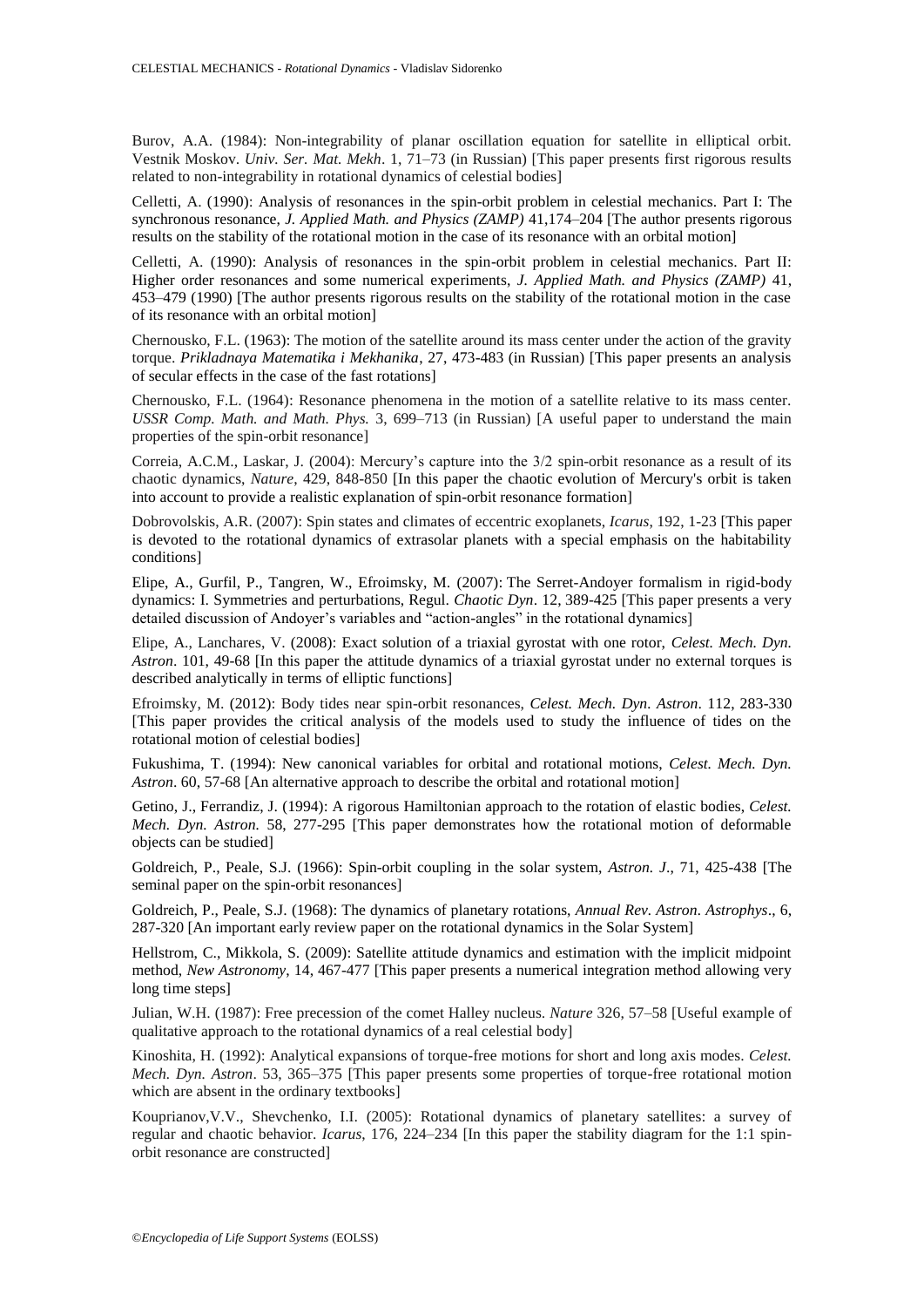Likins, P.W. (1965): Stability of symmetrical satellite in attitude fixed in an orbiting reference frame. *J. Astronaut. Sci*. 12, 18-24 [A classical paper on precessional motion under the influence of the gravity torque]

Lutze, F.H., Jr., Abbit, M.W., Jr. (1969): Rotational locks for near-symmetric satellites. *Celest. Mech*. 1, 31–35 [A useful paper to understand the main properties of the spin-orbit resonance]

Maciejewski, A.J. (1995): Reduction, relative equilibria and potential in the two rigid bodies problem. *Celest. Mech. Dyn. Astron*. 63, 1–28 [This paper presents the analysis of the rotational motion beyond the scopes of the "restricted" problem]

Maciejewski, A.J., Przybylska, M. (2003): Non-Integrability of the Problem of a Rigid Satellite in Gravitational and Magnetic Fields. *Celest. Mech. Dyn. Astron*. 87, 317–351 [To prove the nonintegrability the authors apply the modified variant of Ziglin theory]

Markeev, A.P. (2008): About the rotations of the near-axisymmetric satellite in elliptic orbit at resonance of the Mercury type. *Prikladnaya Matematika i Mekhanika*, 72, 707-720 (in Russian) [This paper presents the stability analysis of the rotational motion in the case of the 3:2 spin-orbit resonance (Mercury-like resonant rotation)]

Murray, C.D., Dermott, S.F. (1999): *Solar system dynamics*, Cambridge University Press [A modern textbook on Celestial Mechanics. Various aspects of rotational dynamics are discussed in Chapters 4, 5 and 9]

Neishtadt, A.I., Scheeres, D.J., Sidorenko, V.V., Vasiliev, A.A. (2002): Evolution of comet nucleus rotation. *Icarus*, 157, 205–218 [The authors apply the averaging procedure to reveal the secular effects due to the ice sublimation in rotational motion of comet nucleus]

Noyelles, B.: Expression of Cassini's third law for Callisto, and theory of its rotation. *Icarus*, 202, 225- 239 (2009) [In this paper the author applies the perturbation theory to establish the main properties of the natural satellites rotational motion]

Petrov, A.L., Sazonov, V.V., Sarychev, V.A. (1983): Stability of the near-axisymmetric satellite periodic oscillations in the plane of elliptic orbit. *Izv. AN SSSR. Mech. Tverd. Tela* 41–50 (in Russian) [In this paper the Floquet theory is applied for the stability analysis of the rotational motion in the case of the 1:1 spin-orbit resonance]

Rubincam, D.P. (2000): Radiative Spin-up and Spin-down of Small Asteroids. *Icarus*, 148, 2-11 [The pioneering paper on the YORP-effect]

Sadov, Yu.A. (1970): The Action-Angles Variables in the Euler-Poinsot Problem, *Prikladnaya Matematika i Mekhanika*, 34, 962-964 (in Russian. English translation: *Journal of Applied Mathematics and Mechanics*, 34, 922-925 (1970)) [Seminal paper on "action-angle" variables in the rotational dynamics]

Sadov, S. (2006): Stability of resonance rotation of a satellite with respect to its mass center in the orbit plane. Kosmicheskie Issledovaniya, 44, 170-181 (in Russian). English translation: *Cosmic Res*. 44, 160– 171 (2006)) [An advanced analysis of the spin orbit resonance conditions]

Sansaturio, M.E., Vigueras, A. (1988): Translatory-rotatory motion of a gyrostat in a Newtonian force field, *Celest. Mech*. 41, 297-311 [This paper can be used as an introduction into the gyrostat dynamics in the gravity field]

Sidi, M.J. (1997): *Spacecraft dynamics and control: a practical engineering approach*, Cambridge University Press [A textbook where the application of quaternions in rotational dynamics is discussed]

Sidorenko, V.V., Scheeres, D.J., Byram, S.M. (2008): On the rotation of comet Borrelly's nucleus, *Celest. Mech. Dyn. Astron.*, 102, 133–147 [This paper presents a set of non-canonical variables for studies of secular effects in rotational motion]

Souchay, J. (editor) (2006): *Dynamics of extended celestial bodies and rings*, Lect. Notes. Phys., 682 [This volume provides a discussion of rotational motion from different points of view]

Torjevskii, A.P. (1969): Motion of artificial satellites around mass center and resonances, *Astronautica Acta*, 14, 241-259 [This paper presents a generalization of the spin-orbit problem]

Touma, J., Wisdom, J. (1993): The chaotic obliquity of Mars, *Science*, 259, 1294-1297 [This paper shows the possibility of the rotational motion chaotization due the slow evolution of the orbit]